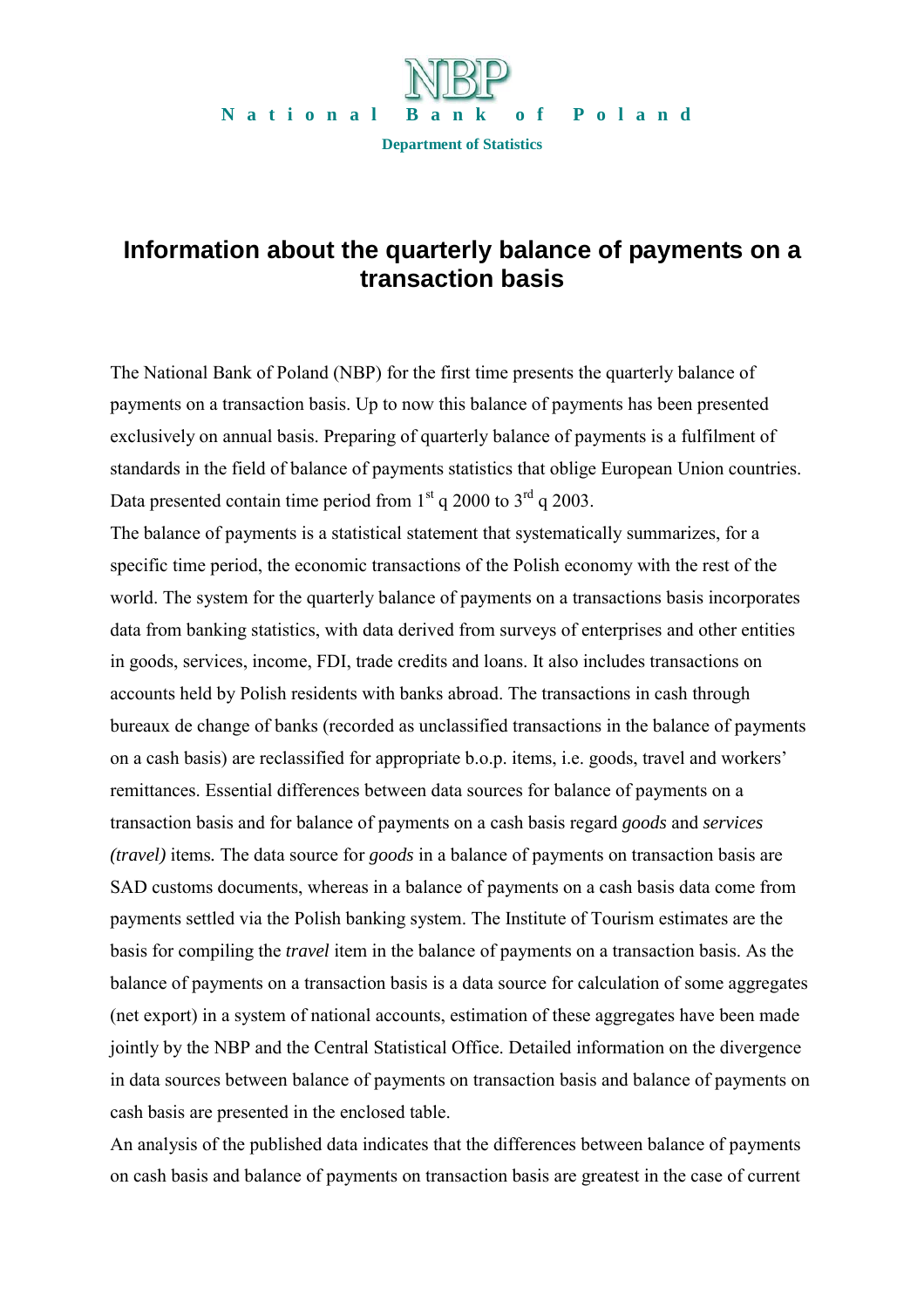account. The reasons for that are: existence of the unclassified current account transactions item in the balance of payments on a cash basis and differing data sources for those items. The presented charts show detailed information on development of balance of payments items.

Contact persons: Anna Włostowska (+ 48 22) 653 1226, Jacek Kocerka (+48 22) 653 1820.



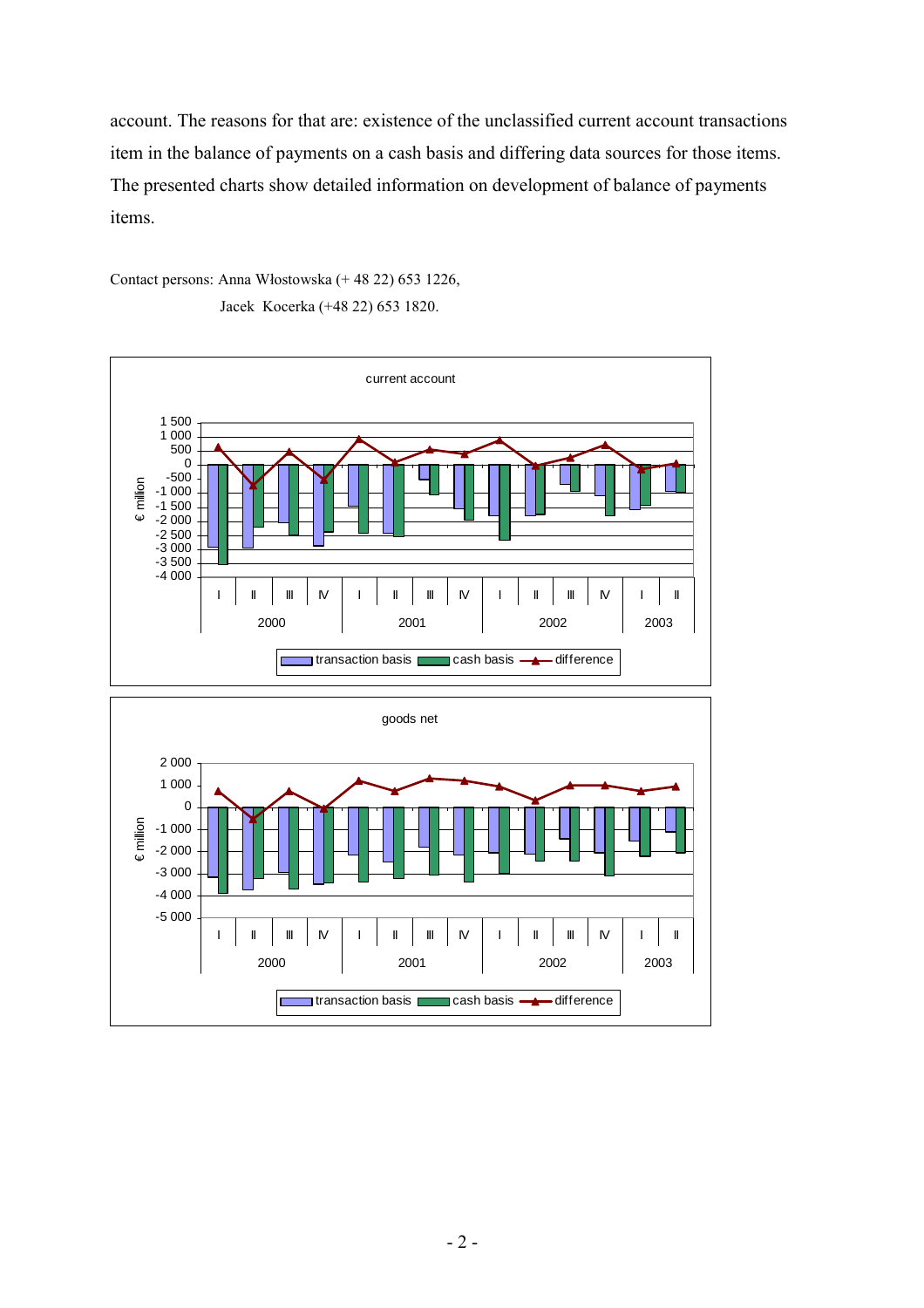



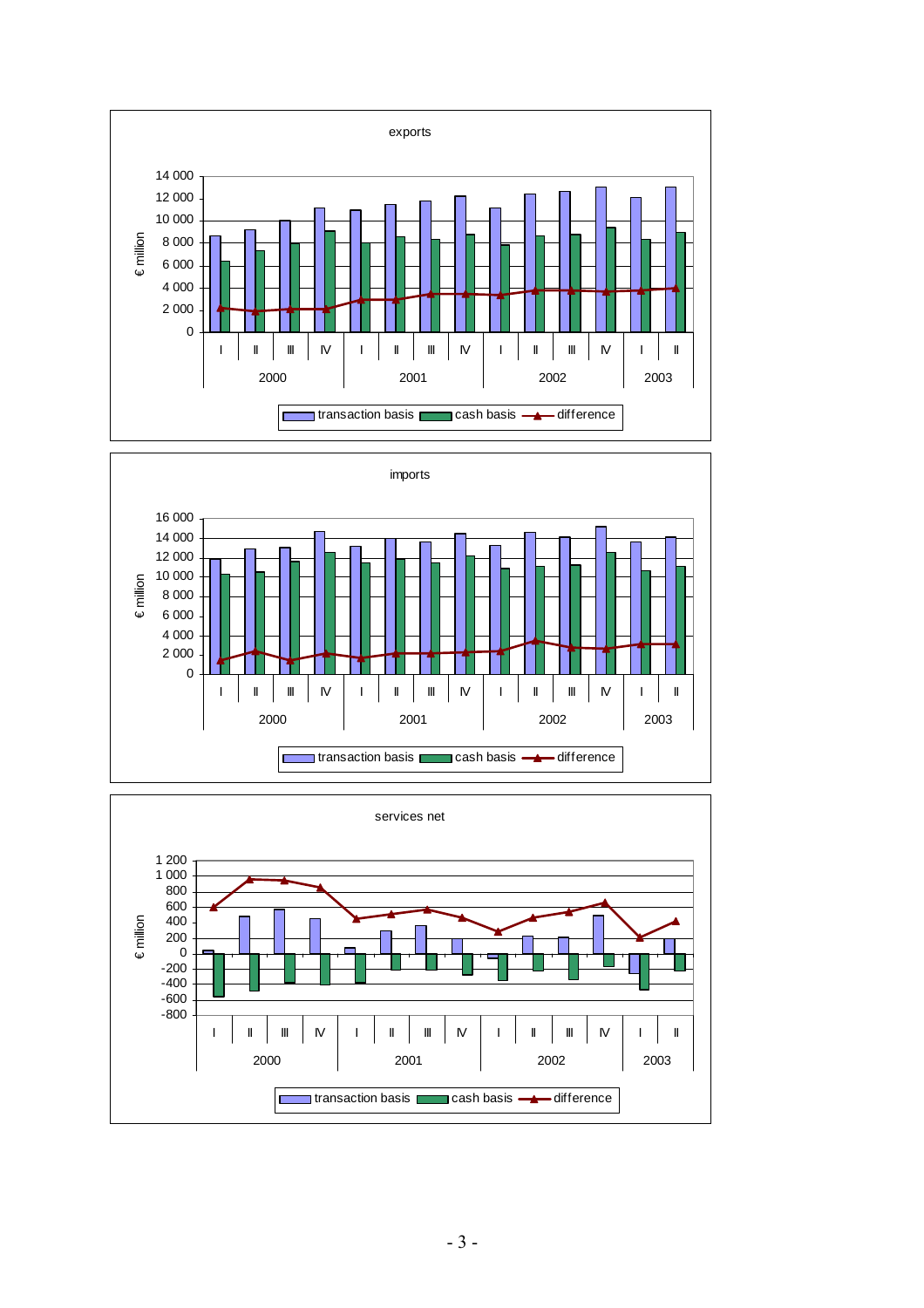



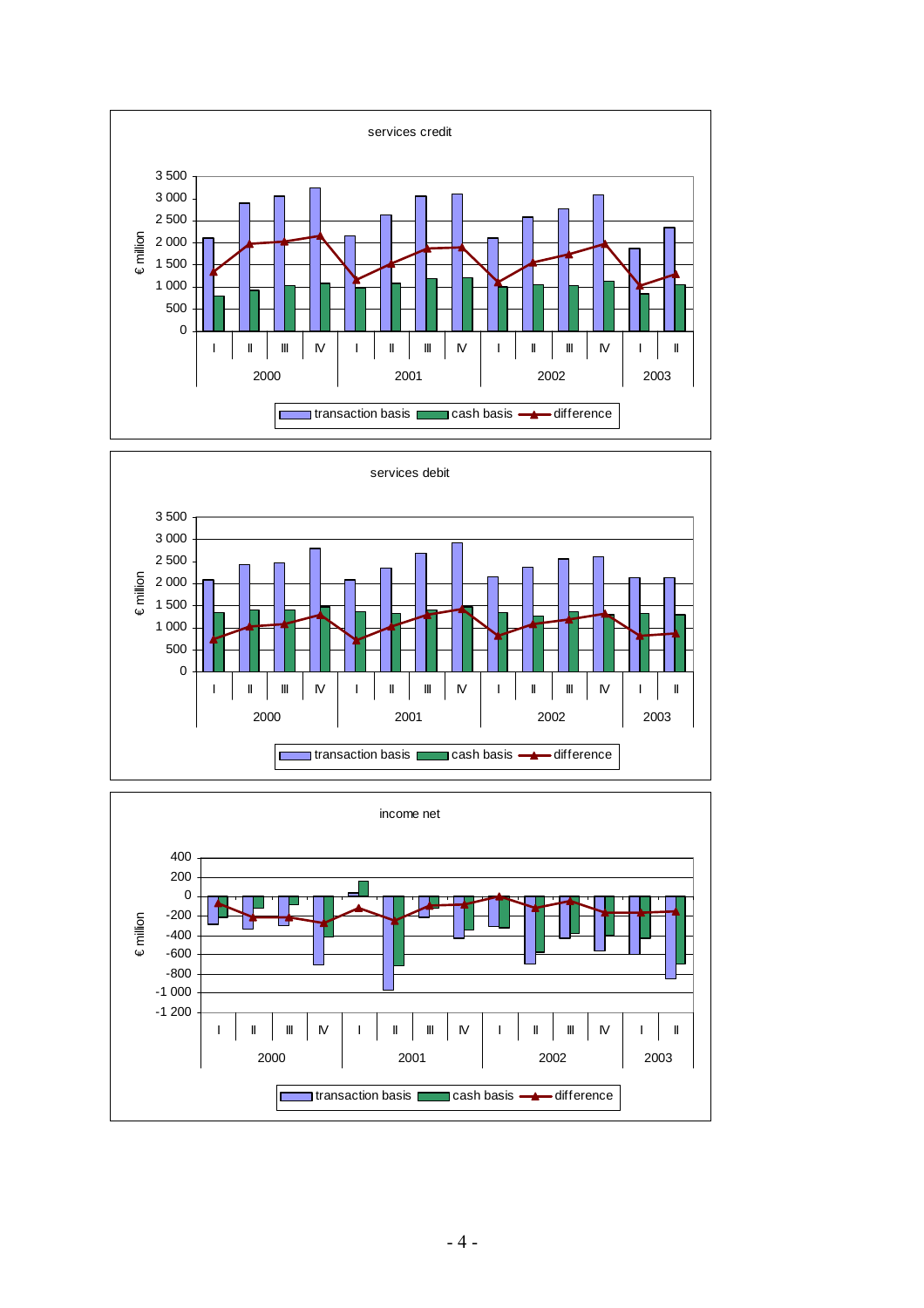



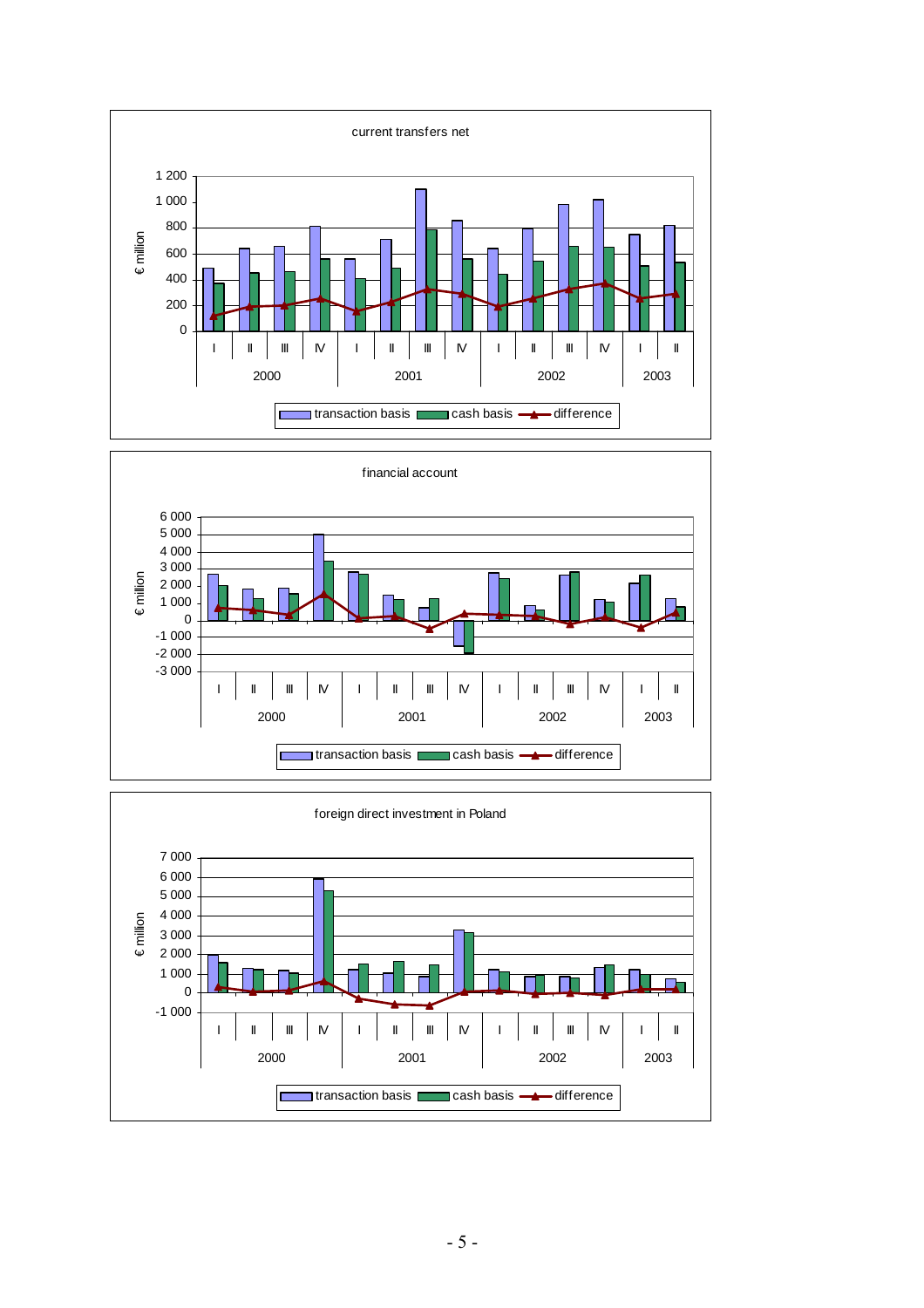

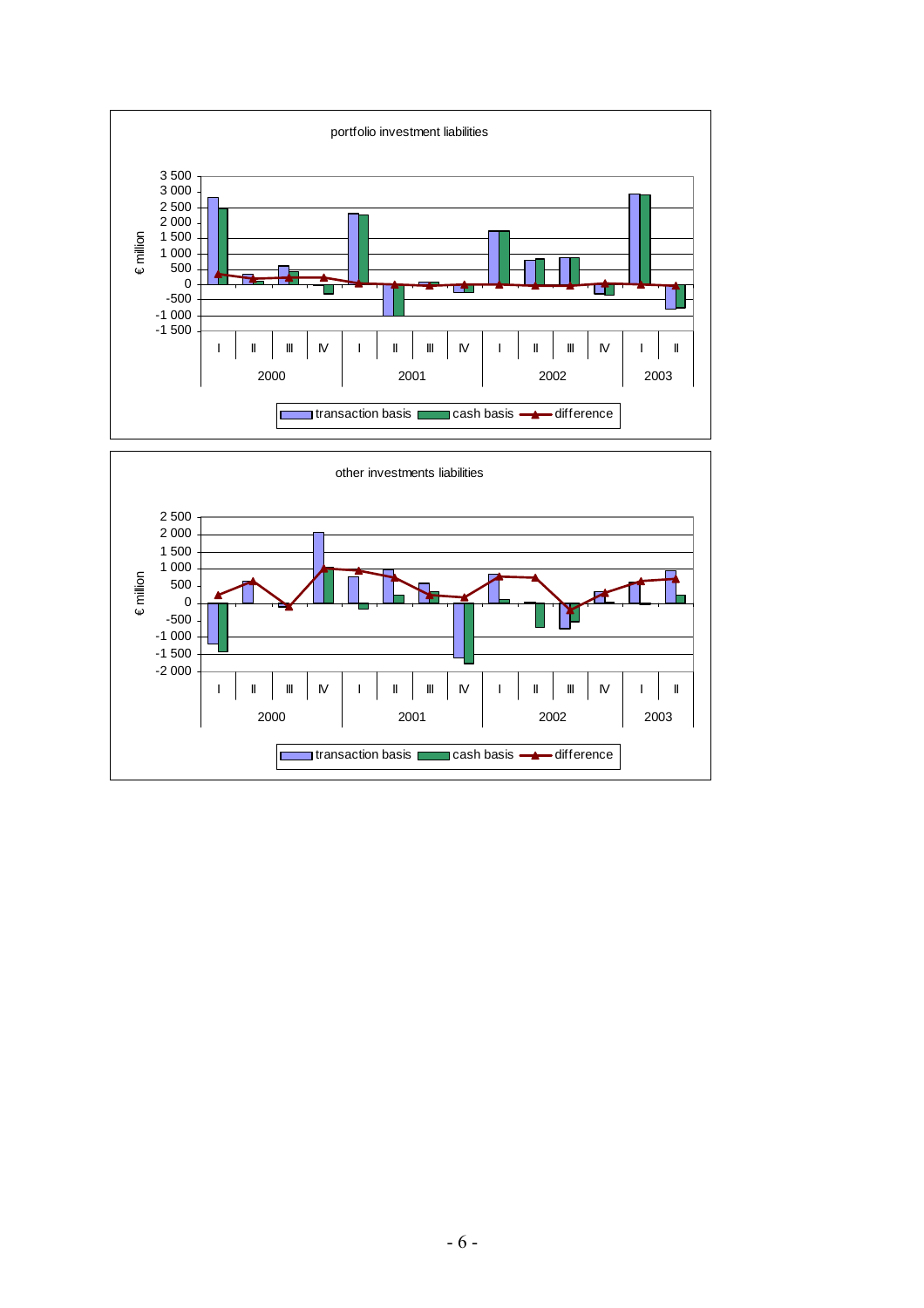## Comparison of data sources in balance of payments on a cash basis and balance of payments on transaction basis.

| <b>Balance of</b>                                       | <b>Balance of payments</b>                                           | Balance of payments on a transaction basis                                                                                                                                                                                                                                                                    |  |  |  |  |  |  |  |
|---------------------------------------------------------|----------------------------------------------------------------------|---------------------------------------------------------------------------------------------------------------------------------------------------------------------------------------------------------------------------------------------------------------------------------------------------------------|--|--|--|--|--|--|--|
| payments item                                           | on a cash basis                                                      |                                                                                                                                                                                                                                                                                                               |  |  |  |  |  |  |  |
| Goods                                                   | payments settled via<br>Polish banking system                        | customs statistics from SAD documents,<br>shuttle trade estimates (goods not covered by<br>custom statistics including reclassification of<br>unclassified current account transactions)<br>transport costs corrections                                                                                       |  |  |  |  |  |  |  |
| <b>Services</b>                                         | payments settled via<br>Polish banking system                        | payments settled via Polish banking system<br>services settled via compensation of dues and<br>obligations<br>services settled by enterprises join in capital<br>groups (netting)<br>services settled through accounts held with<br>banks abroad<br>the Institute of Tourism estimates for travel<br>services |  |  |  |  |  |  |  |
| <b>Income</b>                                           | payments settled via<br>Polish banking system                        | payments settled via Polish banking system<br>interests on accounts held with banks abroad<br>capitalised and delayed interests on loans                                                                                                                                                                      |  |  |  |  |  |  |  |
| <b>Current transfers</b>                                | payments settled via<br>Polish banking system                        | payments settled via Polish banking system<br>custom statistics<br>transfers (taxes) paid through accounts at<br>banks abroad<br>reclassification of unclassified current<br>account transactions                                                                                                             |  |  |  |  |  |  |  |
| <b>Capital account</b>                                  | payments settled via<br>Polish banking system                        | payments settled via Polish banking system                                                                                                                                                                                                                                                                    |  |  |  |  |  |  |  |
| <b>Foreign direct</b><br>investment abroad              | payments settled via<br>Polish banking system                        | payments settled via Polish banking system<br>survey on loans extended and received from<br>Polish direct investors                                                                                                                                                                                           |  |  |  |  |  |  |  |
| <b>Foreign direct</b><br>investment in<br><b>Poland</b> | payments settled via<br>Polish banking system                        | payments settled via Polish banking system<br>survey on loans extended and received from<br>Polish direct investment enterprises                                                                                                                                                                              |  |  |  |  |  |  |  |
| <b>Portfolio</b><br>investment – assets                 | payments settled via<br>Polish banking system                        | payments settled via Polish banking system<br>acquisition and disposal of securities settled<br>through accounts held with banks abroad<br>adjustments based on the stock data                                                                                                                                |  |  |  |  |  |  |  |
| <b>Portfolio</b><br>investment-<br>liabilities          | payments settled via<br>Polish banking system                        | payments settled via Polish banking system<br>acquisition and disposal of securities settled<br>through accounts held with banks abroad<br>adjustments based on the stock data                                                                                                                                |  |  |  |  |  |  |  |
| <b>Trade credits</b>                                    | Item does not exist in<br>the balance of payments<br>on a cash basis | survey on trade credits extended and received<br>by Polish enterprises                                                                                                                                                                                                                                        |  |  |  |  |  |  |  |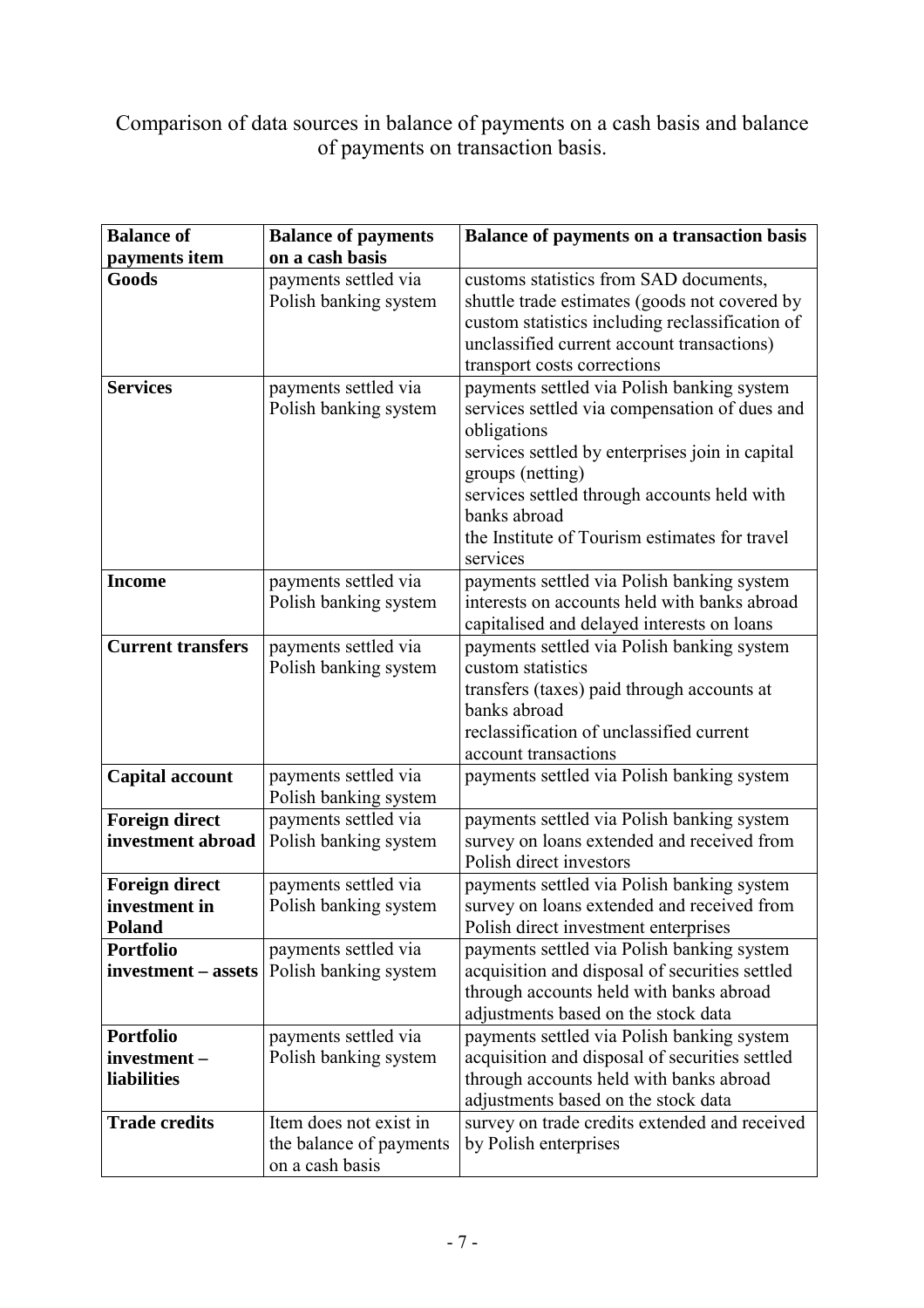| <b>Balance of</b>     | <b>Balance of payments</b> | <b>Balance of payments on a transaction basis</b> |  |  |  |  |  |  |
|-----------------------|----------------------------|---------------------------------------------------|--|--|--|--|--|--|
| payments item         | on a cash basis            |                                                   |  |  |  |  |  |  |
| Loans                 | payments settled via       | payments settled via Polish banking system        |  |  |  |  |  |  |
|                       | Polish banking system      | survey on loans extended and received by          |  |  |  |  |  |  |
|                       |                            | Polish enterprises                                |  |  |  |  |  |  |
| <b>Currency and</b>   | payments settled via       | payments settled via Polish banking system        |  |  |  |  |  |  |
| deposits              | Polish banking system      | transactions settled through accounts held        |  |  |  |  |  |  |
|                       |                            | with banks abroad                                 |  |  |  |  |  |  |
| Other assets and      | payments settled via       | payments settled via Polish banking system        |  |  |  |  |  |  |
| <b>liabilities</b>    | Polish banking system      | survey on capital and interests arrears           |  |  |  |  |  |  |
| <b>Financial</b>      | payments settled via       | payments settled via Polish banking system        |  |  |  |  |  |  |
| derivatives           | Polish banking system      | transactions settled through accounts held        |  |  |  |  |  |  |
|                       |                            | with banks abroad or netting                      |  |  |  |  |  |  |
| <b>Reserve assets</b> | payments settled via       | payments settled via Polish banking system        |  |  |  |  |  |  |
|                       | Polish banking system      |                                                   |  |  |  |  |  |  |